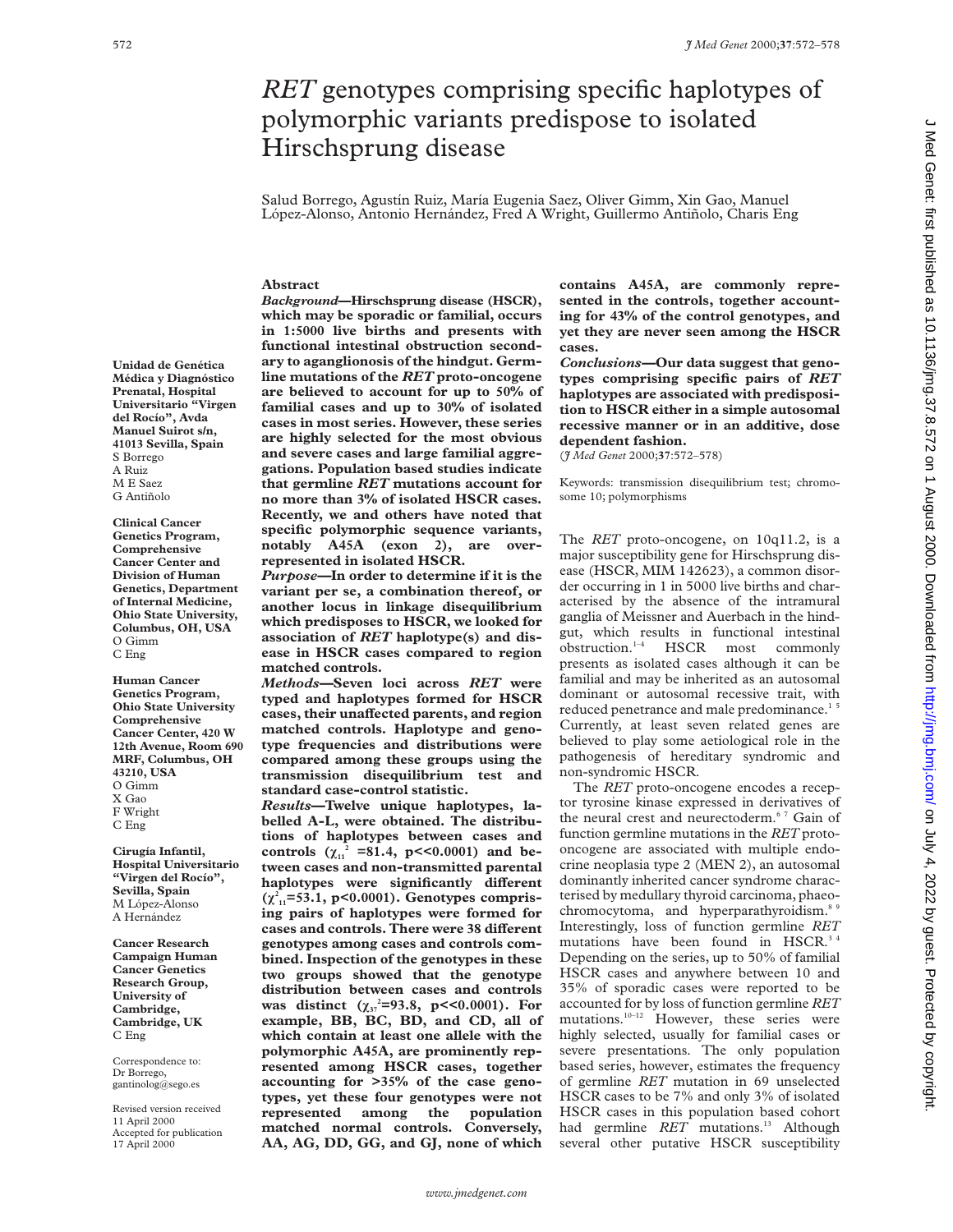genes have been proposed, including those that encode glial cell line derived neurotrophic growth factor (*GDNF*), one of the ligands for  $RET<sub>14–16</sub>$  endothelin-3<sup>17</sup> <sup>18</sup> and endothelin receptor-beta (*EDNRB*),<sup>19-24</sup> only germline heterozygous mutations in *EDNRB* occur in a significant minority of non-syndromic HSCR.<sup>22</sup>

When HSCR and MEN 2 occur together, the great majority are found to have C620R and C618R mutations.<sup>8 25</sup> A single case family segregating both HSCR and MEN 2 was found to harbour a germline *RET* C620S mutation, and at the time of original ascertainment, the only subject to have both HSCR and MEN 2 carried a C620S *RET* mutation and the homozygous sequence polymorphism in exon 2, A45A  $(c.135G \rightarrow A).^{26}$  Extending this observation in a population based series of isolated HSCR cases from western Andalucia, Spain, we found that the A45A (c.135G→A) sequence variant and L769L (c.2307T $\rightarrow$ G) (exon 13) were significantly over-represented (p<0.0006) when compared to region matched, race matched normal controls.27 In contrast, two other polymorphisms, G691S (c.2071C→A, exon 11) and S904S (c.2712C→G, exon 15), were underrepresented in the HSCR patients compared to controls  $(p=0.02)$ .<sup>27</sup> Interestingly, similar findings were independently obtained in a series of HSCR cases from different population bases, Germany<sup>28</sup> and the UK.<sup>29</sup> Using the same  $64$ isolated HSCR patients from our previous population based study<sup>27</sup> and newly accrued normal parents of these cases, we therefore sought to determine whether distinct germline *RET* sequence variant haplotypes could be directly associated with predisposition to HSCR.

# **Materials and methods**

ISOLATED HSCR CASES

The western Andalucia region of Spain is serviced by the University Hospital "Virgen del Rocio" in Seville and is the major referral centre for HSCR, and so all HSCR cases seen at this institution may be considered representative of the population. This study used the first 64 consecutive cases of clinically sporadic HSCR seen at this institution in the first 13.5 months of study, described in detail previously.<sup>27</sup>

*Table 1 RET haplotypes comprising various combinations of single nucleotide variants*

| Haplo  | A45A      | V125V |           | A432A G691S | L769L | S836S | S904S     |
|--------|-----------|-------|-----------|-------------|-------|-------|-----------|
| А      |           |       |           |             |       |       |           |
| B      | $^{+}$    |       |           |             |       |       |           |
| C      | $\ddot{}$ |       |           |             |       |       |           |
| D      |           |       | $+$       |             |       |       |           |
| Ε      |           |       |           |             |       |       |           |
| F      | $\ddot{}$ |       |           |             |       |       |           |
| G      |           |       |           | $\ddot{}$   |       |       | +         |
| Η      |           |       |           |             |       |       |           |
| I      |           |       | $\ddot{}$ | $\ddot{}$   |       |       | $\div$    |
|        | $\ddot{}$ |       |           | $\ddot{}$   |       |       | $\ddot{}$ |
| J<br>K | $^{+}$    |       | +         |             |       |       |           |
| L      |           |       |           |             |       |       |           |
|        |           |       |           |             |       |       |           |

+, Variant present at locus.

Blank, wild type at locus.

### CLINICALLY UNAFFECTED PARENTS OF HSCR CASES AND NORMAL CONTROLS

Near the end of the study period, the unaffected parents of the isolated HSCR cases were recontacted to participate in the research protocol (in accordance with local institutional human protection committee rules). Forty nine parental couples and eight single parents agreed to participate.

Normal controls were unselected, unrelated, race matched subjects from Andalucia without a diagnosis of HSCR and who did not attend the medical genetic, paediatric surgical, or gastroenterological clinics.

### MUTATION ANALYSIS

Genomic DNA was extracted from peripheral blood leucocytes from HSCR cases, their clinically unaffected parents or relatives, and normal controls using standard techniques.<sup>30</sup> To examine variant status at each of the polymorphic loci within *RET*, the appropriate *RET* amplicon for each of exons 2, 3, 7, 11, 13, 14, and 15 was generated as previously described.<sup>25</sup> <sup>27</sup> The presence or absence of each polymorphism within each amplicon was assessed by differential restriction digestion with the appropriate enzymes as dewith the appropriate enzymes as  $\alpha$  scribed,<sup>27 31 32</sup> according to the manufacturers' recommendations (Roche Life Technologies and Pharmacia Biotech). The products of restriction digestion were fractionated by electrophoresis through 2% agarose or 6% polyacrylamide gels and visualised under UV transillumination after ethidium bromide staining. When the primers were 5' labelled with fluorescent dyes, then the restricted amplicons were subjected to electrophoresis through an Alf-Express Automated DNA Sequencer (Pharmacia Biotech).

#### STATISTICAL ANALYSIS

Allelic frequencies at all seven *RET* polymorphic loci were determined and haplotypes formed (table 1). The frequencies of each haplotype were compared between the cases and race matched, region matched, normal controls who were unrelated to the HSCR subjects. Comparisons were performed using  $\chi^2$  contingency table tests with Yates's correction or (when computationally feasible) Fisher's exact test for tables with small expected cell counts. The criterion for statistical significance was set at  $\alpha$ =0.05. Odds ratios with Cornfield 95% confidence intervals were also generated at each haplotype. The asymptotic p values from the transmission disequilibrium tests were supported in each case by exact p values computed via direct evaluation or 10 000 simulations.

Where available, parental haplotypes were examined in the context of the affected children's haplotypes. Transmitted and nontransmitted haplotypes were noted and compared. Statistical analyses and simulations were performed using S-Plus 4.5 (Mathsoft Inc). Stepwise logistic regression was performed using SAS v6.09 (SAS Institute), with entry and retention significance level criteria of 0.05. Although the transmitted haplotypes are matched with non-transmitted haplotypes,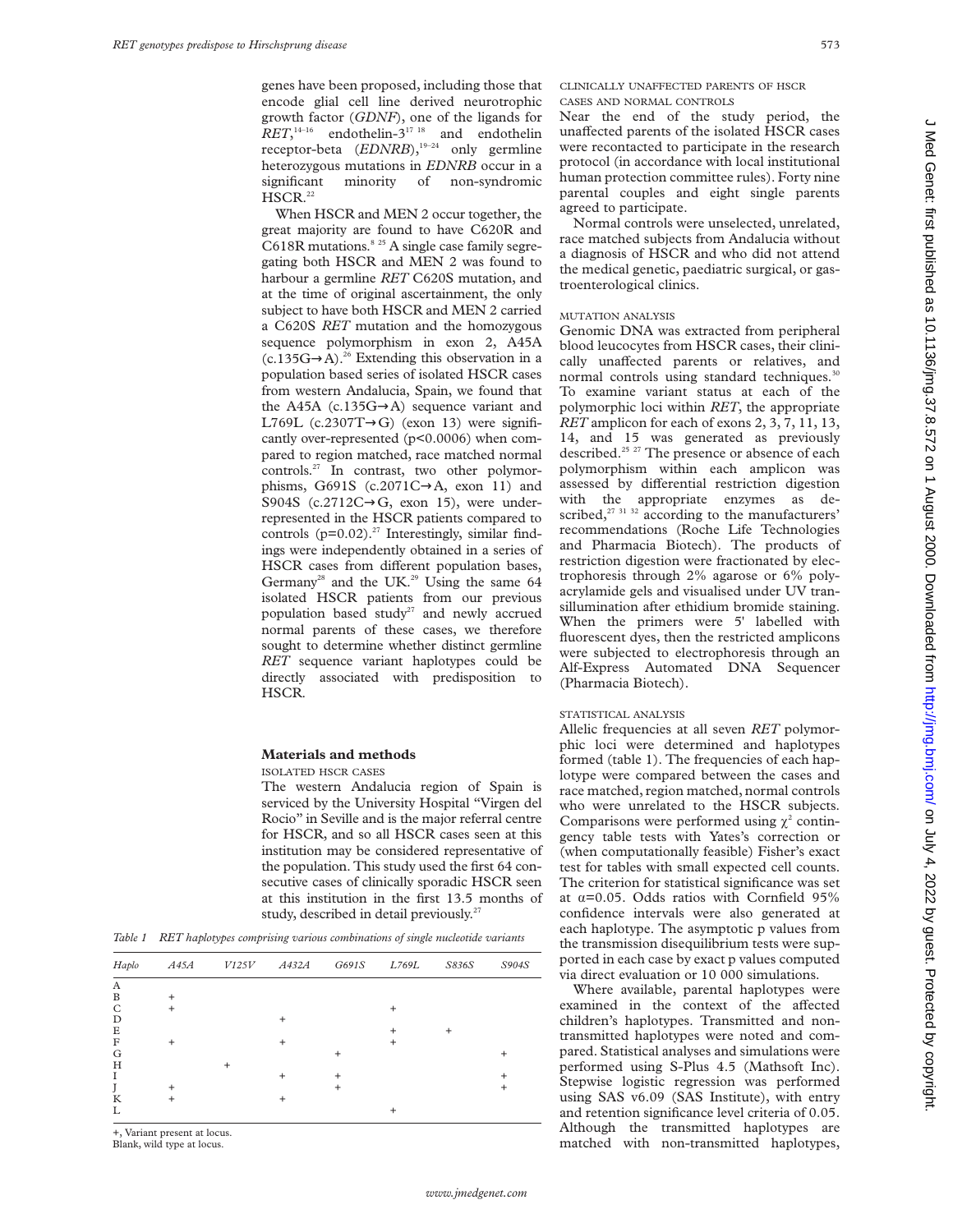

*Figure 1 Frequency of RET genotypes in HSCR cases (white bars) versus normal controls (striped bars). X axis, genotypes; Y axis, absolute number of cases.*

unconditional logistic regression was appropriate (chapter 6 of Breslow and  $Day^{33}$ ) because marginal distributions of the predictors are

*Table 2A Comparison of haplotype frequencies among HSCR cases and population normal controls*

relative risk.

**Results**

|           | <b>HSCR</b> patients |      | Normal controls |          | $Static*$  |          |  |
|-----------|----------------------|------|-----------------|----------|------------|----------|--|
| Haplotype | No chrom             | $\%$ | No chrom        | $\%$     | $\chi_1^2$ | p value  |  |
| A         | 10                   | 8.1  | 47              | 36.2     | 27.2       | < 0.0001 |  |
| B         | 38                   | 30.7 | 8               | 6.2      | 24.0       | < 0.0001 |  |
| C         | 25                   | 20.2 | 4               | 3.1      | 16.7       | < 0.0001 |  |
| D         | 15                   | 12.1 | 26              | 20       | 2.4        | 0.12     |  |
| Ε         | 3                    | 2.4  | 8               | 6.2      | 1.3        | 0.25     |  |
| F         | 6                    | 4.8  | 0               | $\Omega$ | Fisher     | 0.01     |  |
| G         | 9                    | 7.3  | 23              | 17.7     | 5.4        | 0.02     |  |
| H         | 9                    | 7.3  | 6               | 4.6      | 0.4        | 0.53     |  |
|           | 5                    | 4.0  | 7               | 5.4      | 0.04       | 0.83     |  |
| J         |                      | 0.8  |                 | $\Omega$ | Fisher     | 0.49     |  |
| K         | $\overline{c}$       | 1.6  |                 | $\Omega$ | Fisher     | 0.24     |  |
| L         |                      | 0.8  |                 | 0.8      | Fisher     | 1.0      |  |
| Totals    | 124                  | 100  | 130             | 100      |            |          |  |

\*The  $\chi_1^2$  is performed with Yates's correction. Where noted, the Fisher two tailed exact test was used.

*Table 2B Comparison of haplotype frequencies between HSCR patients, non-transmitted chromosomes of their parents, and control population. (Both homozygous and heterozygous parents are included)*

| Haplotypes | $HSCR$ patients* (n=62<br>patients and 124<br>chromosomes) | Non-transmitted<br>chromosomes (107<br>chromosomes) | Control population<br>$(n=65$ unrelated subjects<br>and 130 chromosomes) |
|------------|------------------------------------------------------------|-----------------------------------------------------|--------------------------------------------------------------------------|
| А          | 10                                                         | 27                                                  | 47                                                                       |
| B          | 38                                                         | 12                                                  | 8                                                                        |
| С          | 25                                                         | 5                                                   |                                                                          |
| D          | 15                                                         | 26                                                  | 26                                                                       |
| Ε          | 3                                                          | 5                                                   |                                                                          |
| F          |                                                            |                                                     |                                                                          |
| G          |                                                            |                                                     | 23                                                                       |
| H          |                                                            |                                                     |                                                                          |
|            |                                                            | $\overline{c}$                                      |                                                                          |
|            |                                                            |                                                     |                                                                          |
| K          |                                                            |                                                     |                                                                          |
| L          |                                                            |                                                     |                                                                          |
| Total      | 124                                                        | 107                                                 | 130                                                                      |

Comparison of transmitted *v* non-transmitted:  $\chi^2_{11} = 53.1$ , p<0.0001. Comparison of non-transmitted *v* control:  $\chi^2_{10} = 19.1$ , p=0.039.

UNRELATED CONTROLS Haplotypes, comprised of variants across seven polymorphic loci in the coding region of *RET*, could be generated for 62 of the 64 HSCR cases and for 65 of the 104 race matched, region matched controls. Phase was successfully determined for 62 of 64 HSCR cases, 54 parents, and 65 controls. Among the 62 HSCR cases, seven with both parents lost to follow up had their haplotypes inferred from the haplotype compositions of the other subjects. This inference has no effect on the transmission disequilibrium test results, which use only families with informative parents. There were 12 unique haplotypes, labelled A-L, among cases and controls combined (tables 1 and 2A). Since recombination events among loci will be extremely rare, the haplotypes are viewed as individual alleles of a single locus. Apart from the haplotype comprised of the wild type allele at each of the polymorphic loci (haplotype A), there were 11 haplotypes (B-L) made up of various combinations and permutations of sequence variant and wild type sequence at each locus (table 1). The three most common haplotypes represented among controls occurring in more than 15% of chromosomes were A (36.2%), D (A432A only, rest wild type; 20%), and G [G691S (c.2071C→A) and S904S (c.2712C→G; 17.7%)] (table 2A, fig 1). In contrast, the most common haplotypes occurring in 15% or more of HSCR chromosomes were haplotypes B (A45A (c.135G $\rightarrow$ A) only; 33% of chromosomes) and C (A45A

assumed not to contain information about

*RET* HAPLOTYPE ANALYSIS IN HSCR AND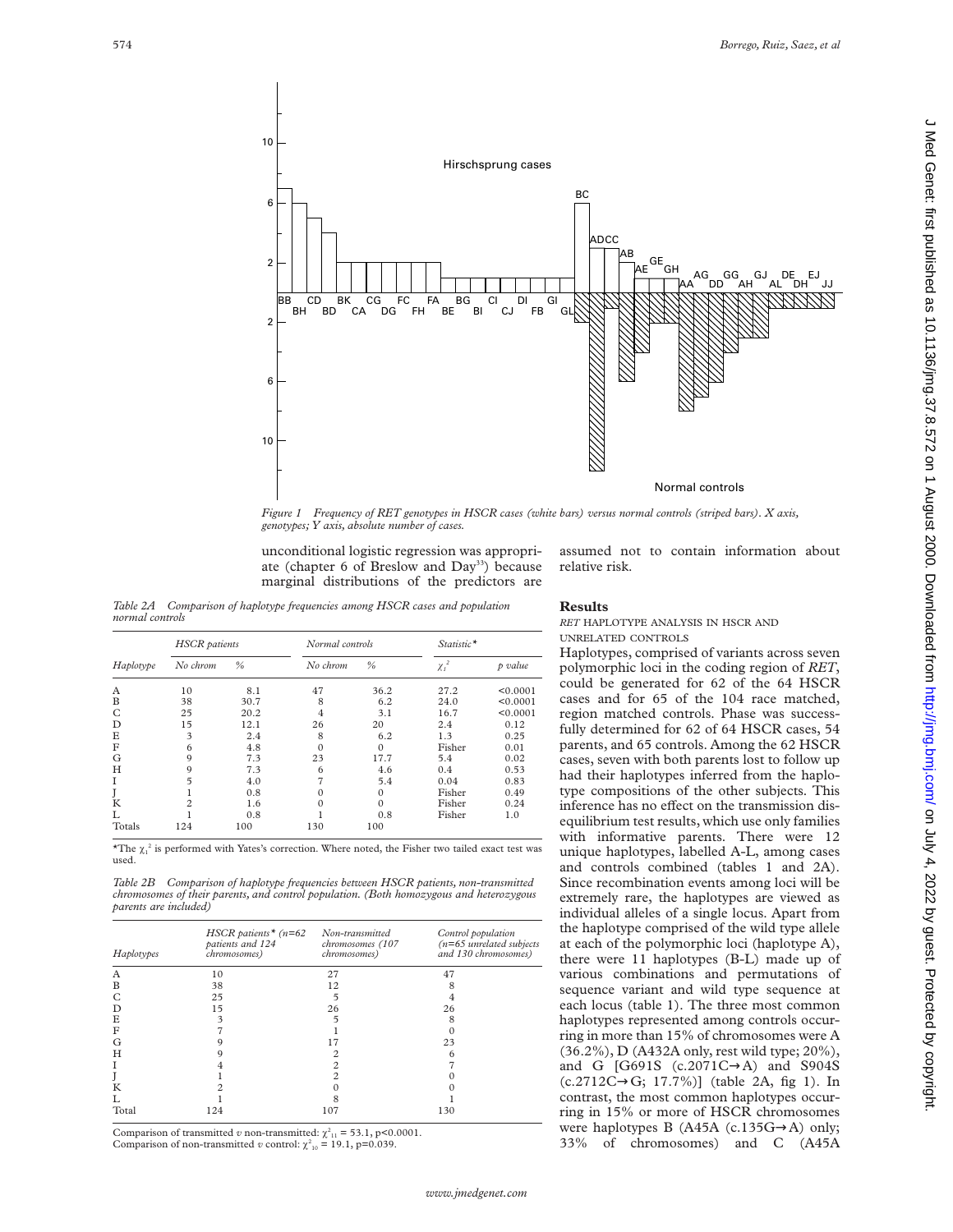*Table 3 Transmission disequilibrium testing comparing each haplotype to the group of remaining haplotypes*

|                         | Haplo          |                |                |               |               |               |               |               |               |               |               |               |
|-------------------------|----------------|----------------|----------------|---------------|---------------|---------------|---------------|---------------|---------------|---------------|---------------|---------------|
|                         |                |                |                | D             | Е             | F             | G             | H             |               |               | K             | ≖             |
| $\chi^2_{1}$<br>p value | 14.2<br>0.0002 | 10.5<br>0.0012 | 10.7<br>0.0011 | 4.5<br>0.0339 | 0.5<br>0.4795 | 4.0<br>0.0455 | 3.9<br>0.0495 | 4.5<br>0.0339 | 1.3<br>0.2568 | 0.3<br>0.5637 | 2.0<br>0.1573 | 5.4<br>0.0196 |

 $(c.135G \rightarrow A)$  and L769L  $(c.2307T \rightarrow G)$  only; 19%). Overall, the distribution of HSCR and control alleles across these 12 haplotypes was significantly different  $(\chi_{11}^2 = 81.4, \, p < 0.0001,$ table 2A, B).

Three haplotypes, B, C, and F, were overrepresented among HSCR cases compared to normal controls (table 2A). Haplotype B, having only the polymorphic A45A (c.135G $\rightarrow$ A) and the rest of the loci wild type, was found in 38 (30.7%) HSCR chromosomes and only eight (6.2%) control chromosomes (OR=6.74 (2.84- 16.53),  $\chi_1^2 = 24.0$ , p<<0.0001). Haplotype C, harbouring A45A (c.135G→A) and L769L  $(c.2307T\rightarrow G)$ , with the rest of the loci wild type, was represented among 25 (20.2%) HSCR alleles compared to four (3.1%) control alleles  $(OR=7.95 (2.61-32.25), \chi_1^2=16.7, p<<0.0001).$ Haplotype F, comprising A45A (c.135G $\rightarrow$ A), A432A, and L769L (c.2307T $\rightarrow$ G), comprised seven (5.6%) HSCR alleles compared to no control chromosomes (p=0.006, Fisher two tailed exact test).

Two *RET* haplotypes, A and G, appeared under-represented among HSCR cases compared to matched normal controls (table 2A). Haplotype A (all loci wild type) occurred among 10 (8.1%) HSCR chromosomes compared to 47 (36.2%) control chromosomes  $(OR=0.15 (0.07-0.34), \chi_1^2=27.2, p<<0.0001).$ Haplotype G, with G691S (c.2071C→A) and S904S (c.2712C $\rightarrow$ G) only, was found in nine (7.3%) HSCR alleles compared to 23 (17.7%) control chromosomes  $(\chi_1^2 = 5.4, p = 0.02)$ .

Other haplotypes, D, E, H, I, and L, showed no difference in distribution between HSCR cases and normal controls (table 2A). However, because haplotypes J and K are rare even among HSCR cases, and never observed in normal controls, no conclusions may be drawn because of small numbers.

*Table 4 Transmission disequilibrium test by individual RET polymorphic locus*

|                    |           | Non-transmitted |                |            |          |                      |
|--------------------|-----------|-----------------|----------------|------------|----------|----------------------|
| <b>Transmitted</b> |           | Wild type       | Variant        | <b>TDT</b> | p value  | Exact p<br>value     |
| A45A               | Wild type | 37              | 9              | 28.5       | < 0.0001 | $5.3 \times 10^{-8}$ |
|                    | Variant   | 50              | 11             |            |          |                      |
| V125V              | Wild type | 99              |                | 4.5        | 0.033    | 0.035                |
|                    | Variant   | $\overline{7}$  | $\Omega$       |            |          |                      |
| A432A              | Wild type | 60              | 23             | 0.2        | 0.647    | 0.271                |
|                    | Variant   | 20              | $\overline{4}$ |            |          |                      |
| G691S              | Wild type | 73              | 19             | 1.6        | 0.209    | 0.075                |
|                    | Variant   | 12              | 3              |            |          |                      |
| I.769L             | Wild type | 63              | 15             | 2.5        | 0.114    | 0.077                |
|                    | Variant   | 25              | 4              |            |          |                      |
| S836S              | Wild type | 99              | 5              | 0.5        | 0.480    | 0.145                |
|                    | Variant   | 3               | $\Omega$       |            |          |                      |
| S904S              | Wild type | 73              | 19             | 1.6        | 0.209    | 0.075                |
|                    | Variant   | 12              | 3              |            |          |                      |

ASSOCIATION OF *RET* HAPLOTYPE WITH HSCR BY THE TRANSMISSION DISEQUILIBRIUM TEST

Because the non-transmitted parental haplotypes are available, we have also used these for analyses of association with disease that are highly robust to population stratification.<sup>34 35</sup> Table 2B shows the distribution of haplotypes that are transmitted to HSCR probands, those that are not transmitted from the parents, and those from the control group. The nontransmitted *v* control haplotypes do not appear to differ greatly in distribution, although a comparison of these two groups is significant at the 0.05 level  $(\chi^2_{11} = 19.1, p=0.039)$ . A similar test of non-transmitted *v* transmitted haplotypes (chapter  $4$  of Lange<sup>36</sup>) is highly significant  $(\chi^2_{11} = 53.1, \, p < 0.0001)$ . The most significant contributions from individual haplotypes are A (p=0.012), B (p=0.0017), C (p=0.0027), D (p=0.046), H (p=0.034), and L (p=0.0196).

The transmission disequlibrium test<sup>37</sup> tests for association in a manner that acknowledges the matching of observed alleles, or in this instance haplotypes, in the parents of affected subjects. Only heterozygous parents are informative when performing this test. Although originally designed for biallelic markers, we applied multiple allelic/haplotype extensions here.<sup>35</sup> Table 3 presents the results comparing each haplotype to the group of remaining haplotypes. The highest frequencies of nontransmission were observed with haplotypes A, D, and G, and this was more pronounced when compared to the frequency of these haplotypes among the affected offspring. In contrast, haplotypes B, C, F, and H had the lowest rates of parental non-transmission, that is, these haplotypes were the most frequently transmitted from parent to affected offspring. As an overall test of association, Spielman and Ewens<sup>35</sup> propose a summation of the individual contributions. The corresponding statistic is  $\chi^2_{11} = 56.7$ , p<<0.0001. Another overall test uses the Bonferroni corrected p value to the maximum  $\chi^2$ <sub>1</sub> statistic of the individual haplotypes, which yields p=0.002. Simulation based methods conditioned on the parental genotypes produced p values of 0.0001 and 0.0004, respectively.

ASSOCIATION OF INDIVIDUAL POLYMORPHIC LOCI WITH DISEASE

A series of transmission disequilibrium tests were also performed for each of the seven polymorphic loci (table 4). In these comparisons, only A45A (c.135G→A) and V125V were significant at the 0.05 level. However, G691S  $(c.2071C \rightarrow A),$  L769L  $(c.2307T \rightarrow G),$  and S904S (c.2712C $\rightarrow$ G) were suggestive with exact p<0.10.

In order to analyse more fully the effect of each locus on the transmission of a haplotype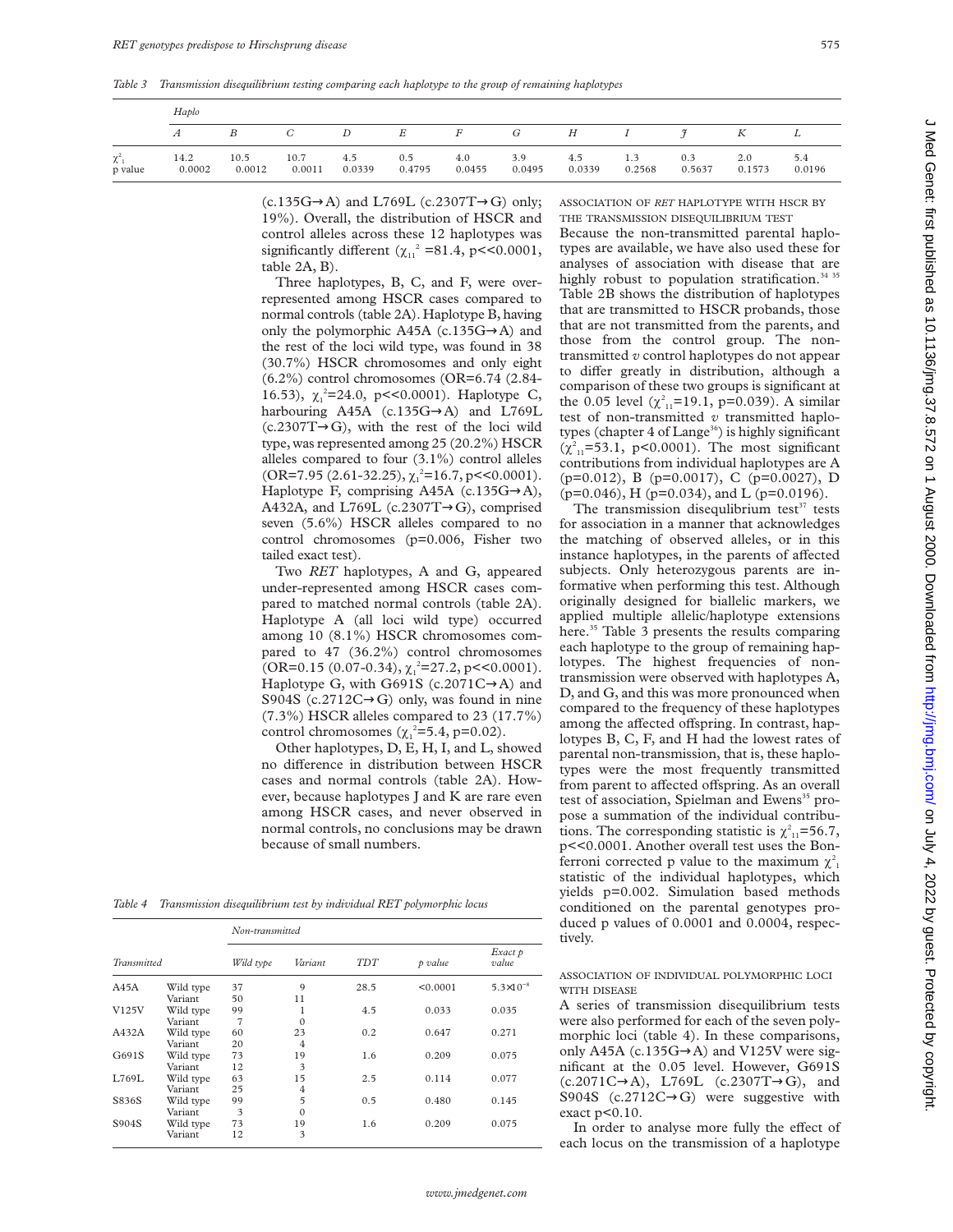|                          | Significance |            | 95% CI for                                                              |
|--------------------------|--------------|------------|-------------------------------------------------------------------------|
| <b>Variables</b>         | level(p)     | Odds ratio | odds ratio                                                              |
|                          |              |            | Stepwise logistic regression on all seven loci and 21 interaction terms |
| A45A                     | 0.0001       | 7.38       | (3.93, 13.87)                                                           |
| V125V                    | 0.006        | 9.11       | (1.82, 45.49)                                                           |
| Regression on each locus |              |            |                                                                         |
| A45A                     | 0.0001       | 6.22       | (3.36, 11.53)                                                           |
| V125V                    | 0.075        | 4.11       | (0.84, 20.08)                                                           |
| A432A                    | 0.058        | 0.78       | (0.43, 1.45)                                                            |
| G691S                    | 0.081        | 0.52       | (0.25, 1.10)                                                            |
| I.769I.                  | 0.047        | 1.89       | (1.0, 3.60)                                                             |
| S836S                    | 0.069        | 0.51       | (0.11, 2.23)                                                            |
| S904S                    | 0.081        | 0.52       | (0.25, 1.10)                                                            |

to the affected proband, we performed stepwise multiple logistic regression (see Methods). Here, the response is defined as the event that a haplotype is transmitted to the affected offspring, and the potential predictors are the allelic states (wild type *v* variant) of the seven loci. With the inclusion of the seven loci and 21 two way interaction terms, only the main effects of A45A (c.135G $\rightarrow$ A) and V125V remained in the model (table 5). The effect of G691S (c.2071C $\rightarrow$ A)/S904S (c.2712C $\rightarrow$ G) is no longer suggestive in models which include A45A (c.135G $\rightarrow$ A).

#### HAPLOTYPE PAIRS (GENOTYPE ) IN HSCR CASES AND CONTROLS

Genotypes comprising pairs of *RET* haplotypes were generated for cases, their participating parents, and controls. The three most common genotypes among the 65 controls include AD (12 or 18.5%), AG (seven or 10.8%), and AA (eight or 12.3%) (fig 1). Interestingly, only three (4.8%) HSCR cases carried one of these three genotypes and all three were AD. The three most common HSCR genotypes were BB (seven or 11.3%), BC (six or 9.7%), and BH (six or 9.7%). Only two (3.1%) normal controls carried any of these three genotypes and both were BC.

In summary, there were 38 different genotypes among cases and controls combined. Inspection of the genotypes in these two groups showed that the genotype distribution between cases and controls was distinct  $(\chi_{37}^2=93.8,$ p<<0.0001). For example, BB, BC, BD, and CD are prominently represented among HSCR cases, together accounting for >35% of the case genotypes, yet these four genotypes are not represented among the region matched, race matched normal controls. Conversely, AA, AG, DD, GG, and GJ are commonly represented in the controls, together accounting for 43% of the control genotypes, and yet they are never seen among the HSCR cases.

### **Discussion**

Among the western Andalucian HSCR cases, all *RET* haplotypes harbouring A45A  $(c.135G \rightarrow A)$  appeared to be over-represented among HSCR cases compared to region matched, race matched, normal controls, thus confirming previous single site analyses and our hypotheses.<sup>27</sup> Interestingly, the L769L  $(c.2307T \rightarrow G)$  polymorphism, which was previously found to be over-represented in single locus analysis in  $HSCR<sub>27</sub><sup>27</sup>$  was very rare by itself. It almost always occurred with the A45A (c.135G →A) variant, suggesting perhaps that it could be in linkage disequilibrium with the A45A (c.135G →A) allele. Conversely, selected non-A45A (c.135G→A) bearing haplotypes such as A and G were over-represented among controls. Even more powerfully associated with HSCR are the genotypes comprising specific *RET* haplotype pairs, such that our data might suggest an autosomal recessive or dose dependent (additive) low penetrance mechanism for a large proportion of isolated HSCR.

The precise haplotype-HSCR and single locus-HSCR associations compared to unrelated controls differ slightly from those compared to the unaffected parents. In our earlier report,<sup>27</sup> G691S (c.2071C→A)/S904S  $(c.2712C \rightarrow G)$  were reported as conferring an apparent protective effect. Although the current results parallel an earlier report using unrelated control samples, the requirements of the transmission disequilibrium test reduce the effective sample size, so that the effect of G691S  $(c.2071C \rightarrow A)/S904S$   $(c.2712C \rightarrow G)$  is not statistically significant here at the 0.05 level. Similarly, the stepwise multiple logistic regression shows that the effect of G691S  $(c.2071C \rightarrow A)/S904S$   $(c.2712C \rightarrow G)$  is no longer suggestive in models which include A45A  $(c.135G \rightarrow A)$ . It can be seen by inspection of the haplotypes that variant  $A45A$  (c.135G $\rightarrow$ A) is associated with wild type sequence at codons 691 and 904 such that only one transmitted haplotype comprised variants A45A (c.135G →A) and G691S (c.2071C →A)/S904S  $(c.2712C \rightarrow G)$ . Thus, the apparent "HSCR protective" effect of variant G691S  $(c.2071C \rightarrow A)/S904S$   $(c.2712C \rightarrow G)$  is largely confounded with the (stronger) effect at codon 45. Because of the association of the two loci, it is difficult to explore their precise joint effect on transmission status further. The observations using the transmission disequilibrium test have the advantage of being highly robust to population stratification, and there is evidence (table 2A, B) that the control haplotype distribution differs from that of the non-transmitted haplotypes.

Although this exploratory data set is relatively small, there are strong indications that haplotype pairs interact with each other to modulate HSCR phenotype. Under a simple additive (that is, dose dependent) or autosomal recessive model, therefore, we would expect that the presence of two HSCR associated haplotypes would be overwhelmingly associated with HSCR only and not controls. Conversely, the presence of two control associated haplotypes in a single subject should be strongly associated with normal controls and not with HSCR. In accordance with this model, the BB genotype was observed in seven (11.3%) HSCR cases but no controls. The AA, DD, and GG genotypes combined have been found in a total of 18 (27.7%) controls but no HSCR cases. Extrapolation of these observations would then lead to the hypothesis that heterozygous combinations of HSCR associated haplotypes would also be mainly associated with HSCR; similarly, heterozygous com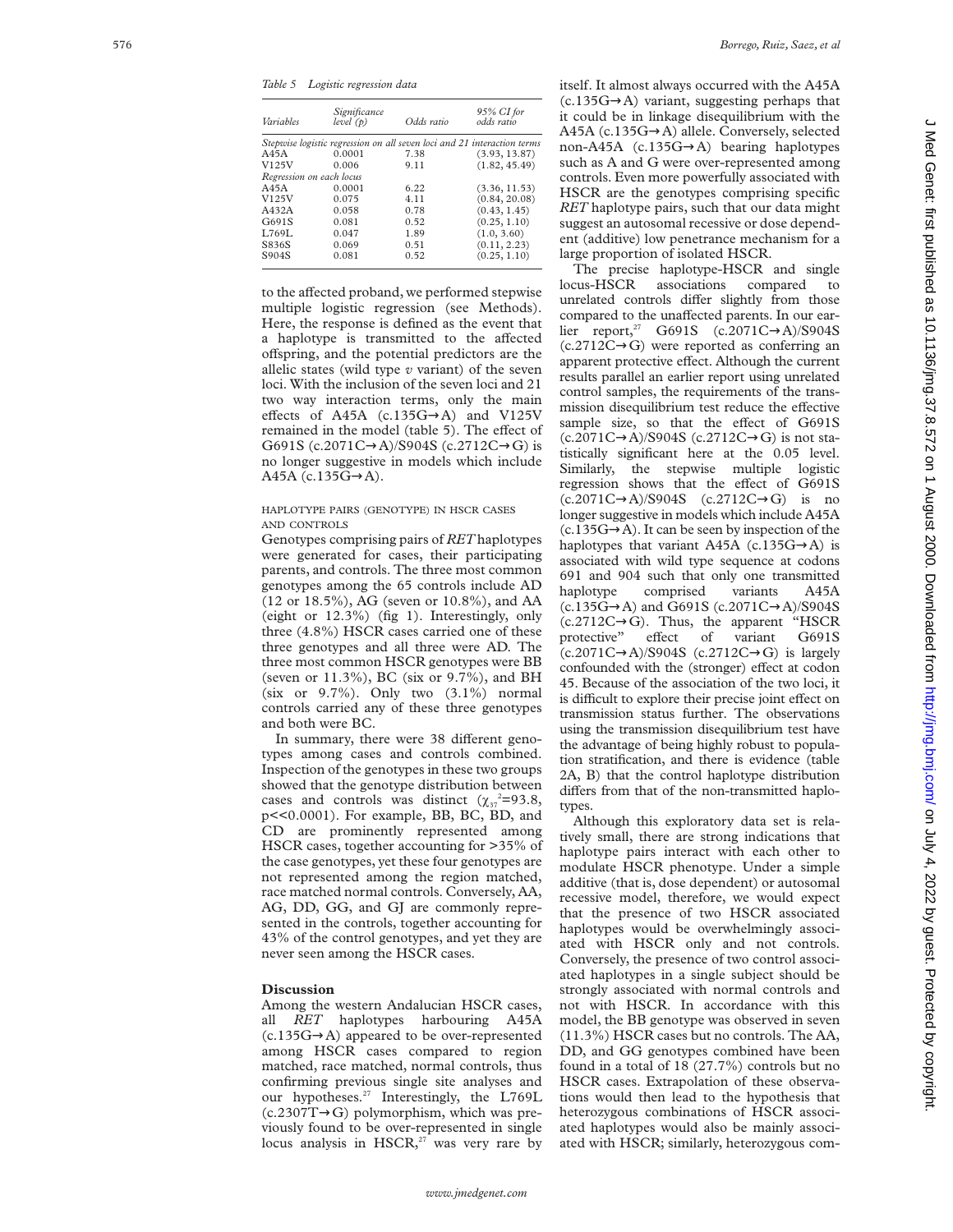binations of control associated haplotypes would not be associated with HSCR. Since haplotypes B, C, and F, singly, are overrepresented in HSCR, we would expect to see the BC, BF, and CF genotypes mainly in HSCR and, indeed, this was observed in the western Andalucia data set where nine (14.5%) HSCR cases carry one of these three genotypes compared to two controls (BC, 3%) (fig 1). Conversely, then, the AD, AG, and DG genotypes should be mainly observed in controls and not HSCR. Indeed, in the western Andalucian data set, 27 (41.5%) controls have one of these three genotypes compared to five (8.1%) HSCR cases.

A HSCR associated haplotype occurring together with a control associated haplotype might give clues as to which, if any, predominates, that is, if a pure autosomal recessive model or, instead, a dose dependent model, holds for the entire cohort. The most obvious genotypes include AB, AC, AF, and BG. Although the F haplotype is relatively uncommon, it would appear that the F haplotype is particularly associated with HSCR and is relatively predominant. All genotypes with at least one F chromosome are only observed in HSCR cases no matter what the opposite chromosome is. The AF genotype, comprising the control associated A haplotype and the HSCR associated F haplotype, has been seen only in two HSCR cases and no controls, with the caveat of small numbers. The AB genotype was observed among six (9.2%) controls and two (3.2%) HSCR cases, perhaps suggesting a shared effect although another explanation is also possible (see below).

Genotypes with at least one E haplotype are worthy of note. The E haplotype contains the S836S variant which has been found to be associated with cases diagnosed with sporadic medullary thyroid carcinoma, in particular those whose tumours harbour somatic *RET* M918T.<sup>32</sup> If this observation is extrapolated, then the E haplotype may be viewed as a low penetrance "gain of function" *RET* allele, and should not be associated with HSCR and perhaps could "protect" against HSCR. The E haplotype is relatively rare in various populations at large<sup>28 31 32</sup> as well as in HSCR and so single site analysis at codon 836 and haplotype analysis (above) among the western Andalucian HSCR were not able to show that S836S is significantly under-represented in this population compared to controls because of small numbers. However, inspection indicates that there are clearly fewer S836S alleles among HSCR compared to controls both in the western Andalucian data set<sup>27</sup> and that from a German population.<sup>28</sup> Most genotype combinations with haplotype E, for example, AE, DE, GE, and EJ, occur among normal controls.

There are genotypes in the western Andalucian cohort of cases and controls which do not appear to "fit" our hypotheses. One of the most obvious examples would be the AD genotype. The A haplotype is significantly overrepresented among controls compared to HSCR and the D haplotype is probably over-represented among controls as well. Thus, the prediction under a simple, additive model would be that the AD genotype is observed only in controls. Although 12 (18.5%) controls carry the AD genotype, three (5%) isolated HSCR cases also have the AD genotype. It is possible that HSCR cases found to have non-HSCR associated genotypes harbour (that is, require) germline high penetrance mutations which result in HSCR. Similarly, it might be predicted under our simple additive model that the BC genotype would only be observed among HSCR cases but not controls. However, while six (9.7%) HSCR cases have this genotype, two (3%) controls also have this genotype. Currently, there is no obvious universal explanation except that other loci are also involved, a postulate that has already been established<sup>38</sup> and recently expanded, at least for familial HSCR.<sup>39</sup> However, it is also possible that the "controls" do have HSCR with decreased expression, perhaps manifesting as constipation and hence these subjects have not sought medical attention.

In summary, our observations show that *RET* genotypes comprising specific haplotypes of *RET* coding sequence variants are associated with isolated HSCR while other distinct haplotype pairs are associated with control status. Our data suggest that genotypes with haplotypes comprising one specific variant, A45A (c.135G→A), are particularly associated with HSCR. Whether it is the *RET* haplotype per se or whether particular haplotype(s) are in linkage disequilibrium with another low penetrance, autosomal recessive, HSCR susceptibility gene is as yet unknown.

A larger case-control series in this population as well as similar studies in other populations are required to confirm our findings. Systematic functional analyses will also need to be performed to help elucidate the precise mechanism of haplotype associated susceptibility.

We are deeply grateful to the HSCR patients, their parents, and normal controls for participation in this study. Matilde Romero provided technical assistance. This study was partially funded by the Fondo de Investigacion Sanitaria, Spain (FIS 98/0898 to SB and GA), a generous donation from the Brown family in memory of Welton D Brown (to CE), and the National Institutes of Health, Bethesda, MD (NIGMS R01GM58934 to FAW and NCI P30CA16058 to The Ohio State University Comprehensive Cancer Center). OG was a Postdoctoral Fellow of the Deutsche Forschungsgemeinschaft, Bonn, Germany, and MES is a Fellow of the Fundación Reina Mercedes, Seville, Spain.

- 1 Passarge E. The genetics of Hirschsprung's disease. *N Engl*
- *J Med* 1967;**276**:138-41. 2 Lyonnet S, Bolino A, Pelet A, Abel L, Nihoul-Fekété C, Briard ML, Mok-Siu V, Kaariainen H, Martucciello G, Lerone M, Puliti A, Luo Y, Weissenbach J, Devoto M, Munnich A, Romeo G. A gene for Hirschsprung disease maps to the proximal long arm of chromosome 10. *Nat Genet* 1993;**4**:346-50.
- 3 Edery P, Lyonnet S, Mulligan LM, Pelet A, Dow E, Abel L, Holder S, Nihoul-Fekété C, Ponder BAJ, Munnich A. Mutations of the *RET* proto-oncogene in Hirschsprung's disease. *Nature* 1994;**367**:378-80.
- 4 Romeo G, Ronchetto P, Luo Y, Barone V, Seri M, Ceccherini I, Pasini B, Bocciardi R, Lerone M, Kääriäinen H, Martucciello G. Point mutations affecting the tyrosine<br>kinase domain of the *RET* proto-oncogene in Hirschs-
- prung's disease. *Nature* 1994;**367**:377-8. 5 Badner JA, Sieber WK, Garver KL, Chakravarti A. A genetic study of Hirschsprung disease. *Am J Hum Genet*
- Santoro M, Rosato R, Grieco M, Berlingieri MT, Luca-Colucci D'Amato G, de Franciscis V, Fusco A. The *ret* proto-oncogene is consistently expressed in human pheochromocytomas and thyroid medullary carcinomas. *Onco- gene* 1990;**5**:1595-8.